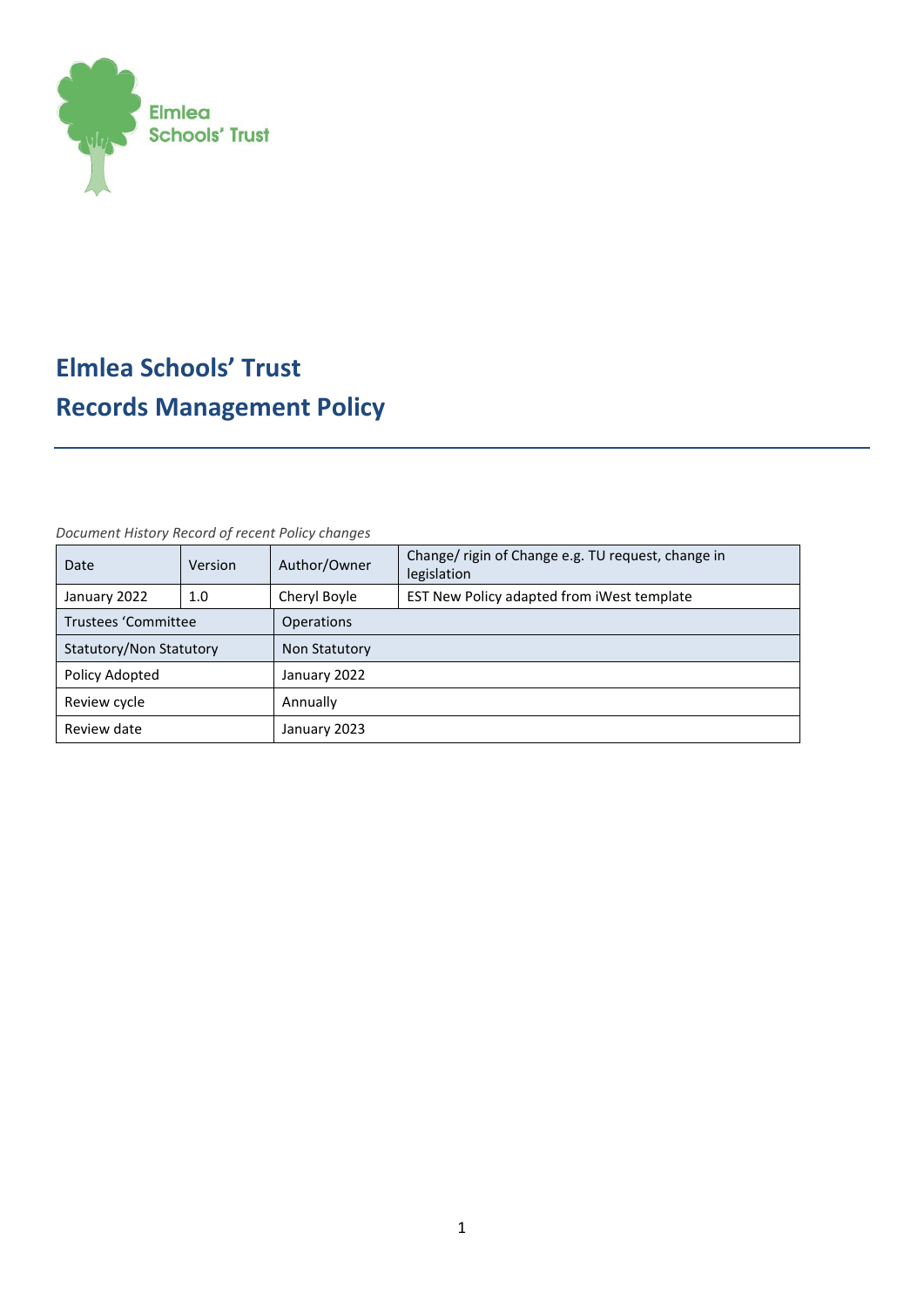# **RECORDS MANAGEMENT POLICY**

# **Contents**

| 2.  |      |  |  |  |  |
|-----|------|--|--|--|--|
| 3.  |      |  |  |  |  |
| 4.  |      |  |  |  |  |
| 5.  |      |  |  |  |  |
| 6.  |      |  |  |  |  |
|     |      |  |  |  |  |
|     |      |  |  |  |  |
|     | 7.2. |  |  |  |  |
| 8.  |      |  |  |  |  |
| 9.  |      |  |  |  |  |
| 10. |      |  |  |  |  |
|     |      |  |  |  |  |
|     |      |  |  |  |  |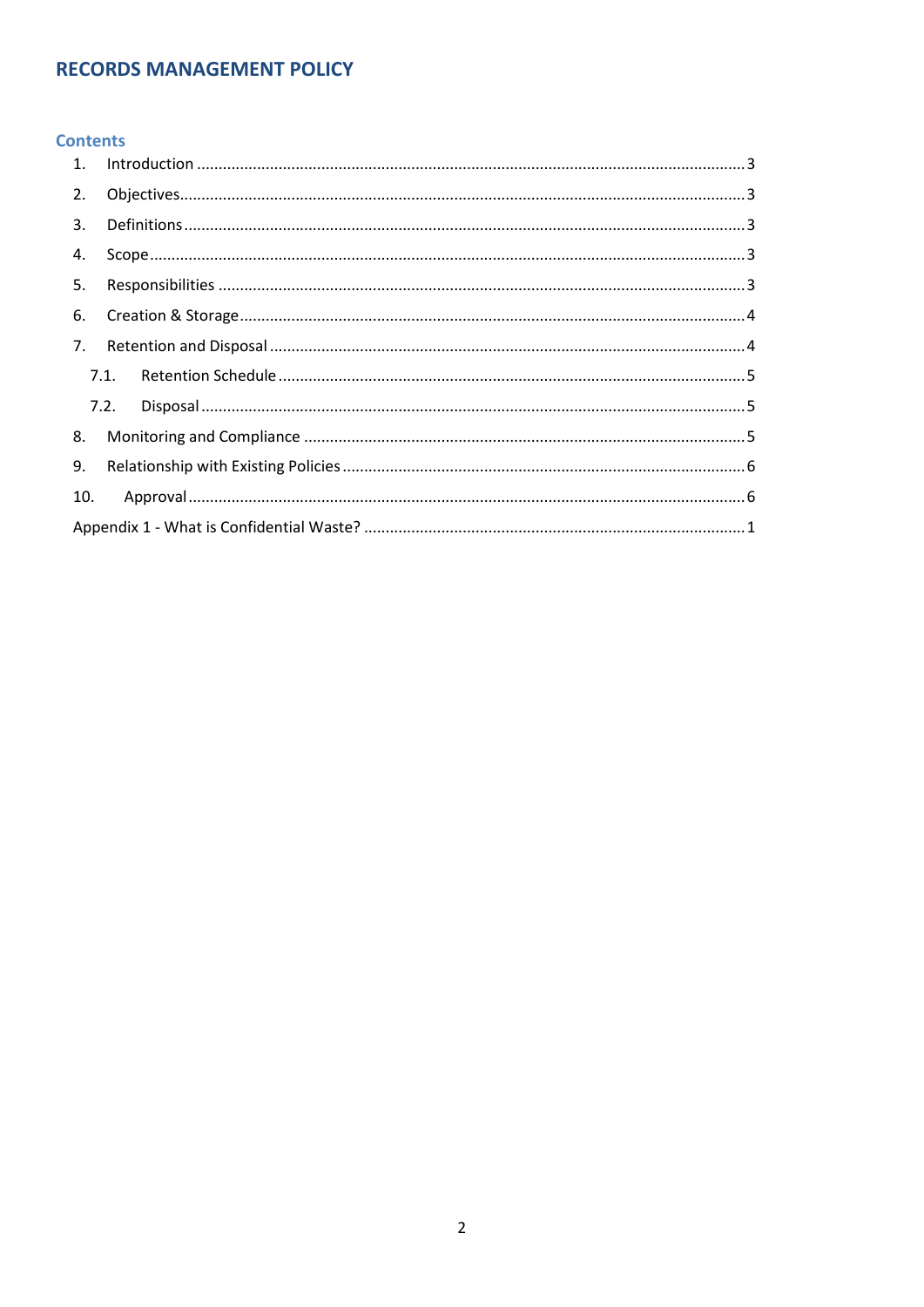# <span id="page-2-0"></span>**1. Introduction**

Elmlea Schools' Trust recognises that by efficiently managing its records, it will be able to comply with its legal and regulatory obligations and contribute to the effective overall management of the organisation. Records provide evidence for protecting the legal rights and interests of the Trust and provide evidence for demonstrating performance and accountability. The aim of this policy is to provide a framework for managing the Trust's information to enable the Trust to:

- Make informed decisions;
- Be open and transparent;
- Respond appropriately to information requests;
- Protect records;
- Comply with the legislative requirements;
- Effectively work with its partners, and share information as required;
- Demonstrate accountability.

#### <span id="page-2-1"></span>**2. Objectives**

The objective of this policy if to define a framework for Elmlea Schools' Trust to manage data, information, and records.

#### <span id="page-2-2"></span>**3. Definitions**

**Data** - Raw facts and figures that supply the basis for information.

**Information** - Data which has been collected, organised, ordered and given both meaning and context.

**Record** - Information created, received, and maintained as evidence and as an asset by an organisation or person, in pursuit of legal obligations, or in the transaction of business.

**Confidential Waste** - See [Appendix 1.](#page-5-2)

#### <span id="page-2-3"></span>**4. Scope**

This policy applies to all employees of Elmlea Schools' Trust including contract, agency and temporary staff, volunteers and employees of partner organisations working on behalf of Elmlea Schools' Trust.

All records created, held, and maintained by Elmlea Schools' Trust in the course of its duties are covered by this policy. This is irrespective of the format of the information, including, but not limited to:

- Paper records
- Electronic records (Word Documents, emails, PowerPoints, database, etc.)
- Photographs, videos, etc.
- Discs

Records are defined as all those documents which facilitate the business carried out by the Trust, and which are thereafter retained (for a set period) to provide evidence of its transactions, activities or decisions.

#### <span id="page-2-4"></span>**5. Responsibilities**

The Trust has a corporate responsibility to maintain its records and record keeping systems in accordance with the regulatory environment. The person with overall responsibility for this policy is the Executive Headteacher.

The person responsible for records management in the Trust will give guidance for good records management practice and will promote compliance with this policy so that information will be retrieved easily, appropriately and in a timely way.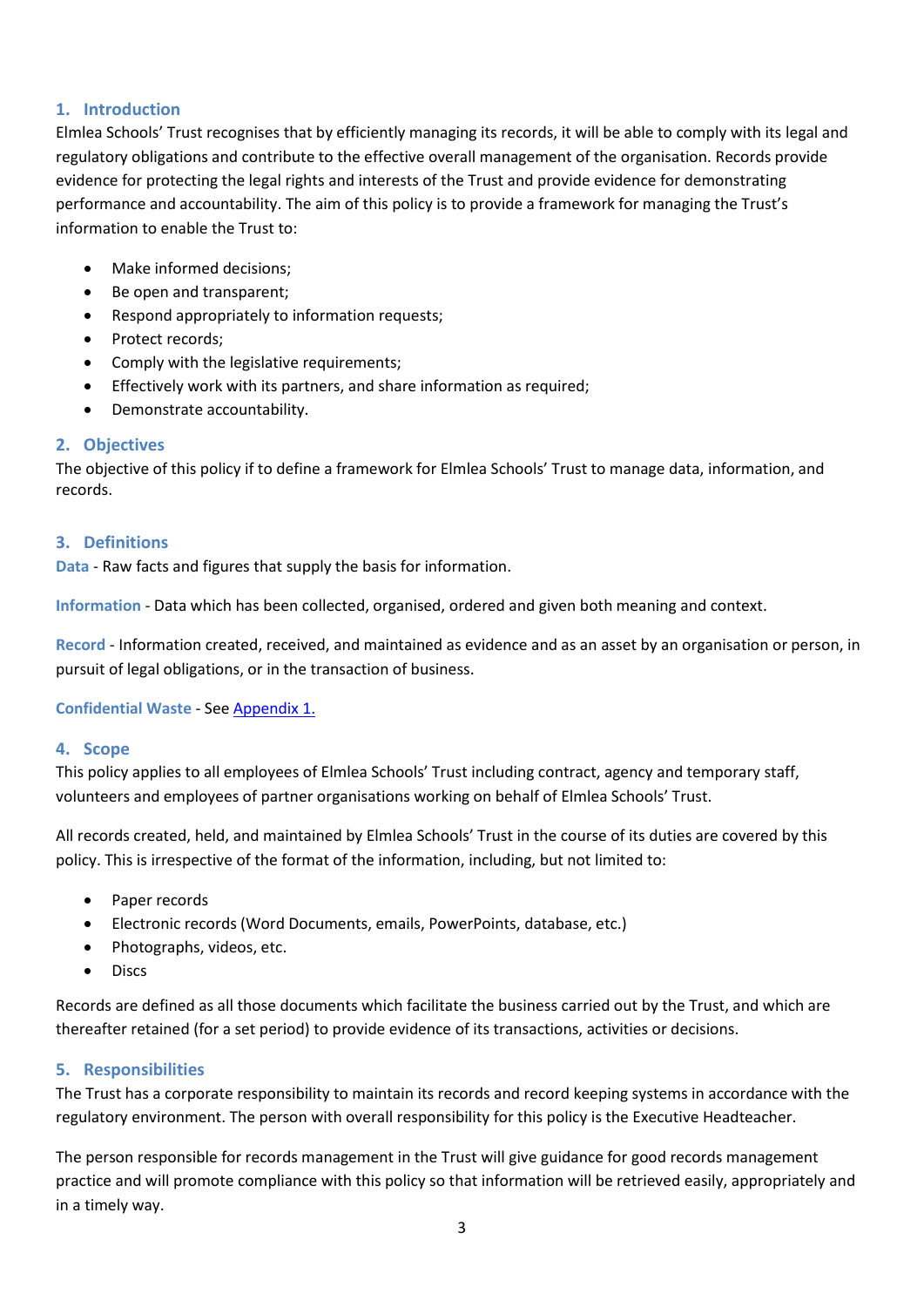All members of staff and employees are individually responsible for the records they create or hold. Individuals must ensure that records are accurate, maintained securely, and disposed of in accordance with this policy.

## <span id="page-3-0"></span>**6. Creation & Storage**

All Trust staff are responsible for creating and maintaining data, information and records in relation to their work, and storing them in a way which ensures that they can be identified and retrieved when required.

Records must be appropriately stored with due regard for efficiency, cost-effectiveness, security, durability, and access. Appropriate procedures and processes are in place to ensure the physical and intellectual security of Trust records. Sensitive/confidential records are stored in a locked cabinet; electronic copies of confidential data are stored on a secure drive with limited access.

Storage conditions and handling processes should be designed to protect records from unauthorised access, loss, destruction, theft, and disaster. This in line with the UK General Data Protection Regulation (UKGDPR) principles of data protection by design, and integrity and confidentiality.

The retention of records for longer than necessary is in breach of the UKGDPR, and the duplication of records should be limited to optimise the use of space for storage purposes and to aid data accuracy.

# <span id="page-3-1"></span>**7. Retention and Disposal**

Information held for longer than is necessary carries additional risk and cost, therefore records and information shall only be retained when there is a business or legislative need to do so. Under the UKGDPR and the Data Protection Act 2018 (DPA 2018), personal data processed by an organisation must not be retained for longer than is necessary for its lawful purpose.

The retention of specific documents may be necessary to:

- Fulfil statutory or other regulatory requirements.
- Evidence events/agreements in the case of disputes.
- Meet operational needs.
- Ensure the preservation of documents of historic or other value.
- Evidence child protection matters. $1$

The untimely destruction of documents could cause the Trust:

- Difficulty in defending litigious claims
- Operational problems
- Embarrassment

**.** 

Failure to comply with the Freedom of Information or Data Protection laws.

Conversely, the permanent retention of all documents where there is no business need or other legal basis to retain them, poses regulatory and security risks, as well as being a breach of personal data.

Appropriate secure disposal is accordingly implemented at the Trust in accordance with the Trust's retention schedule for the following reasons:

<sup>1</sup> The Independent Inquiry into Child Sexual Abuse (IICSA) has issued a stop on the destruction of records relating to child sexual abuse/child protection/allegations against staff to assist with their enquires should this be necessary in the future. This also relates to the retention of information where allegations against staff, involving a child, have not been judged to be well founded at the time of the investigation. For more information about the Inquiry visit [www.iicsa.org.uk](http://www.iicsa.org.uk/)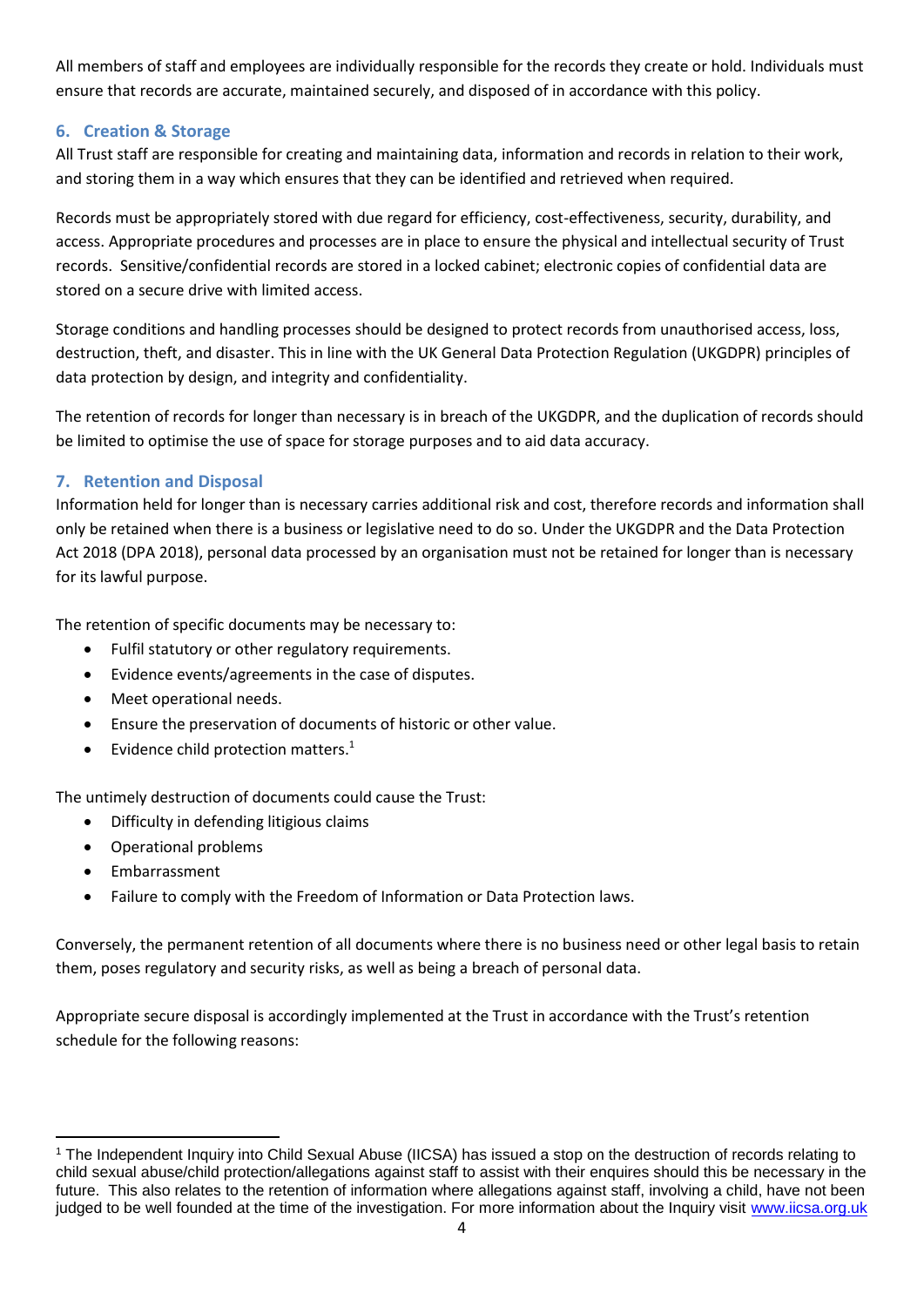- To comply with Article 5 of the UKGDPR which states that personal data must not be kept in an identifiable form for longer than is necessary
- To free-up storage space (there is evidence that the de-cluttering of office accommodation can be psychologically beneficial for employees.);
- To reduce the risk of fire (in the case of paper records);
- To lessen the risk of a data breach through data loss or unauthorised access.
- To increase the efficiency of the exercising of data subject rights.

#### <span id="page-4-0"></span>**7.1. Retention Schedule**

In line with all relevant legislative requirements, including the UKGDPR and DPA 2018, Elmlea Schools' Trust will keep some forms of information for longer than others. Information will not be kept indefinitely unless there are specific requirements.

The Trust maintains records in line with [the schedule included in the Information and Records Management Toolkit for Academies, which is found here https://irms.org.uk/page/AcademiesToolkit.

### <span id="page-4-1"></span>**7.2. Disposal**

The Trust will use an accredited confidential waste disposal provider. Information on what should be deemed as confidential waste is detailed in Appendix 1.

Wherever practicable and appropriately secure, disposal methods should encourage recycling.

Electronic files are securely overwritten, in accordance with government guidance, and other media is shredded, incinerated, or otherwise disintegrated for data.

The disposal of Trust data, in either paper or electronic form, is conducted in a way that makes reconstruction highly unlikely. Once data has been deleted, it is deemed to be a permanent deletion, irrespective of whether it could technically be reconstructed from a back-up.

**Under no circumstances should paper documents containing personal data or confidential information be simply binned or deposited in refuse tips**. To do so could result in the unauthorised disclosure of such information to third parties and render the Trust liable to enforcement action by the Information Commissioner's Office.

If records are accidentally destroyed or discovered, this should be reported as a data breach to the Director of Finance and Operations, in line with the Data Breach Policy.

A destruction log is kept of all data that is disposed of. The log includes the document type (e.g. Personal data), date of destruction, method and who authorised the destruction.

#### <span id="page-4-2"></span>**8. Monitoring and Compliance**

This policy is reviewed annually.

Compliance with this policy shall be monitored through a review process undertaken by the person with overall responsibility for records management within the Trust. This will be achieved by an annual survey to check if records are stored securely and can be accessed appropriately.

Should it be found that this policy has not been complied with, or if an intentional breach of the policy has taken place, Elmlea Schools' Trust, in consultation with senior management and our Data Protection Officer, shall have full authority to take the immediate steps considered necessary, including disciplinary action.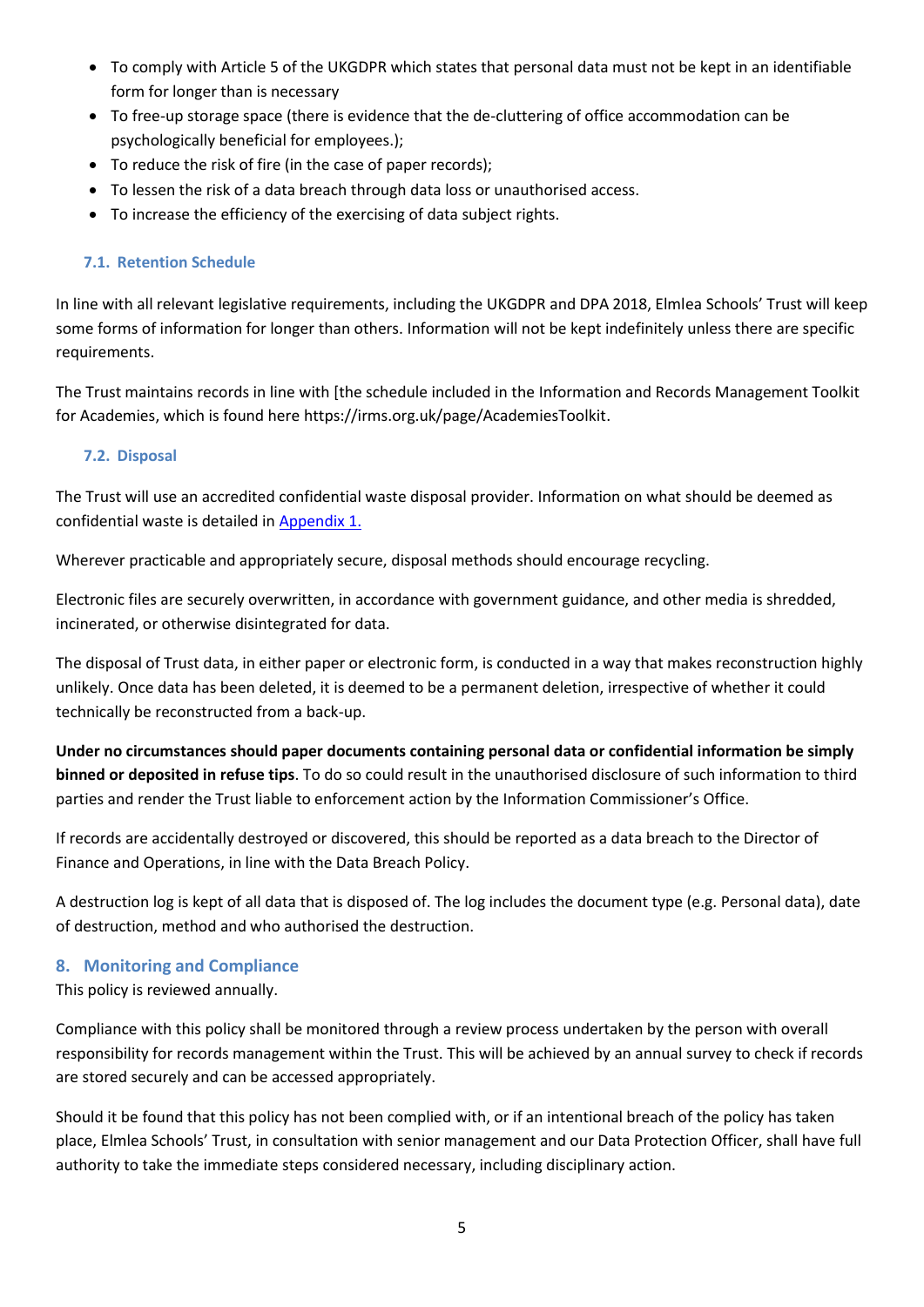# <span id="page-5-0"></span>**9. Relationship with Existing Policies**

This policy has been drawn up within the context of:

- Data Protection Policy
- Data Breach Policy
- Information Security Policy
- EST Code of Conduct for All Adults

#### <span id="page-5-1"></span>**10. Approval**

<span id="page-5-2"></span>This policy was approved by the Board of Trustees on 28 January 2022